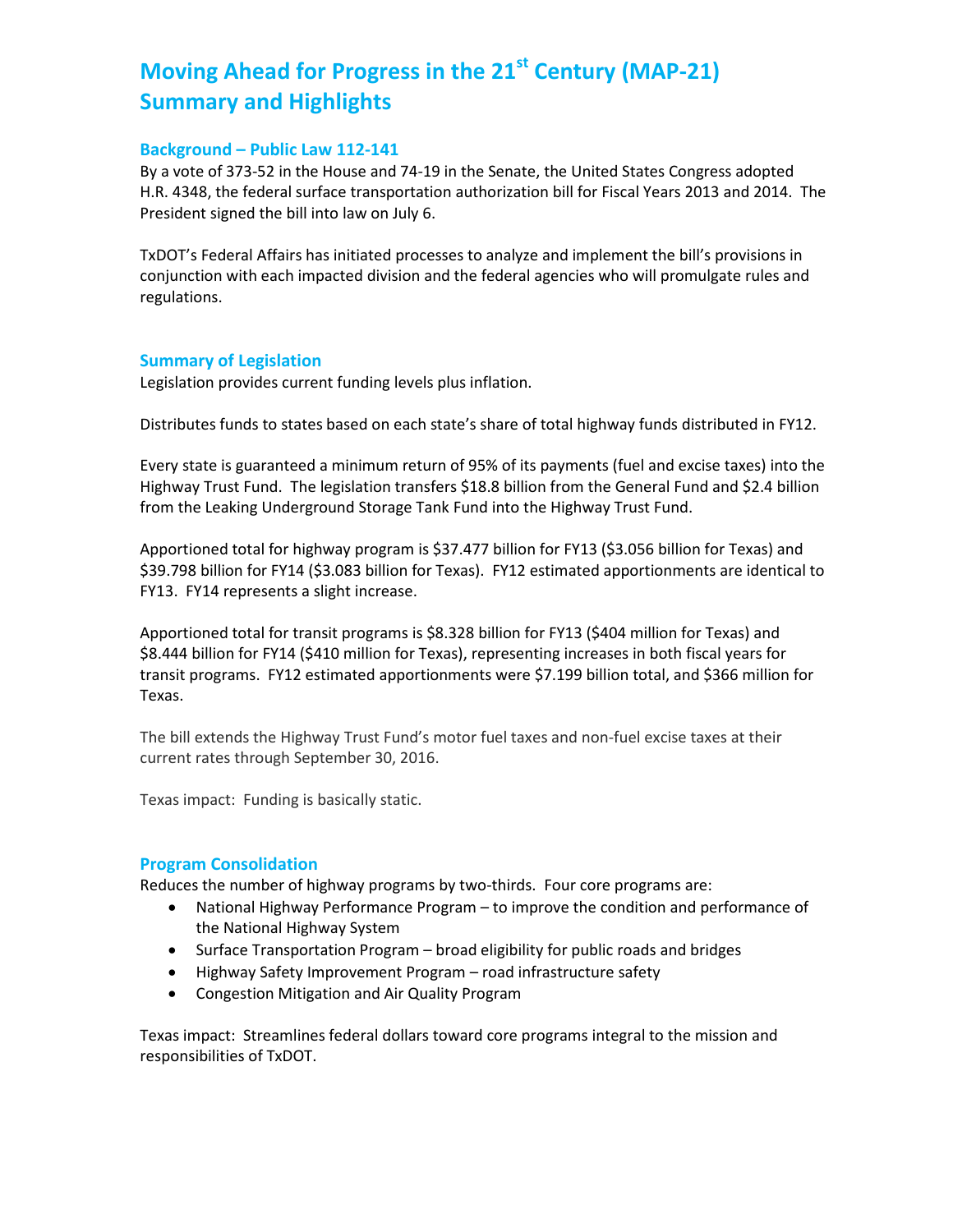# **Moving Ahead for Progress in the 21st Century (MAP-21) Summary and Highlights**

### **Environmental Streamlining**

Contains significant reforms in the environmental review and planning process designed to reduce project delivery time and costs, including:

- Expands the number and types of projects that can be excluded from the federal environmental review process.
- Encourages early coordination between relevant agencies to avoid delays later in the review process and directs U.S. DOT to develop specific review deadlines.
- Designates U.S. DOT as the lead agency for the review and approval of transportation projects. U.S.DOT to encourage deadlines for actions by other federal agencies.
- Allows for programmatic decisions instead of project by project decisions.
- Limits federal National Environmental Policy Act review requirements for projects that are less than \$5 million or where Federal funds are less than 15 percent of the project costing more than \$30 million.
- Expands the category of projects that are automatically exempt from federal environmental review processes, including emergency projects, many maintenance projects and reconstruction projects.
- Provides expedited procedures for approval of projects with minimal environmental impact.
- Allows for the purchase of right of way and for design to begin prior to final environmental clearance.

Texas impact: Will potentially expedite environmental processes for all pending projects

#### **Transportation Infrastructure Finance and Innovation Act (TIFIA) Credit Assistance**

The bill increases TIFIA credit assistance from approximately \$120 million per fiscal year to \$750 million in FY13 and \$1 billion in FY14.

In addition, the bill modifies the program from a competitive application process to a rolling application process. Provisions have been added that allow for applicants to enter into master credit agreements to provide funding for a suite of projects at once. In addition, there are modifications that make it easier for public transportation agencies with dedicated revenue sources to apply for TIFIA loans.

Texas impact: Provides an opportunity to pursue TIFIA assistance for multiple projects simultaneously versus existing process of developing and completing a single TIFIA application.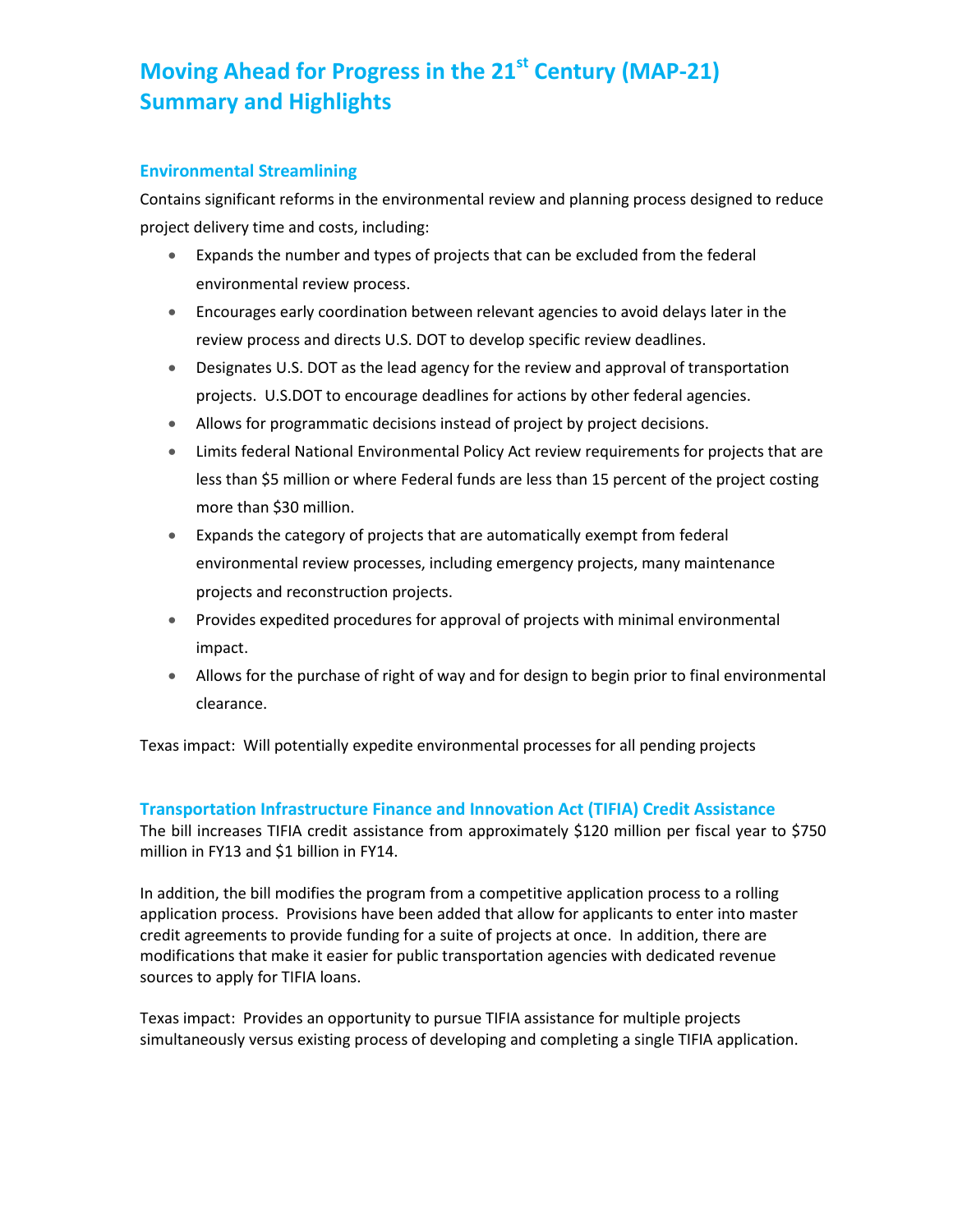# **Moving Ahead for Progress in the 21st Century (MAP-21) Summary and Highlights**

#### **Transportation Enhancements**

The bill merges Transportation Enhancements, Safe Routes to Schools and Recreational Trails programs into a new "Transportation Alternatives" program.

States no longer are required to spend 10 percent of their Surface Transportation Program funding on these programs. Instead, 2 percent of each state's apportionments are directed toward eligible transportation alternative projects with 50 percent provided to local governments and 50 percent to states.

Texas impact: Provides the flexibility to direct funding to high priority projects, emergency conditions or safety issues.

#### **Freight**

Provides incentives for states to create freight plans

For projects on the state freight plan, the federal share would increase from 80 percent to 90 percent for non-Interstate projects on the plan, and from 90 to 95 percent for projects on the Interstate system, in order to give states incentives to prioritize freight mobility projects.

Establishes a national freight policy and requires development of a national freight strategic plan and designation of a primary freight network.

Texas impact: Provides increased federal match and additional funding for capital projects related to freight infrastructure and systems.

#### **Performance Measures**

Integrates performance measures for Metropolitan Planning Organizations and States that will be developed with the US Department of Transportation (DOT) to assess the condition of the facilities and operation of roads and bridges and establish performance targets.

Texas impact: Incorporates metrics already identified and utilized by TxDOT.

#### **Project Delivery**

Expands the ability of states to use federal funds for toll roads by granting authority for tolling for new capacity on Interstate Highways, provided that the number of current non-HOV toll-free lanes does not decrease.

Directs the Secretary of Transportation to develop policies and procedures to address impediments to the use of public-private partnerships for transit projects. Additionally, the bill requires the Secretary to coordinate, promote and provide technical assistance to public transportation public-private partnerships and requires the development of guidance for agencies.

Texas impact: Provides additional flexibility for TxDOT and our public transportation partners in developing projects.